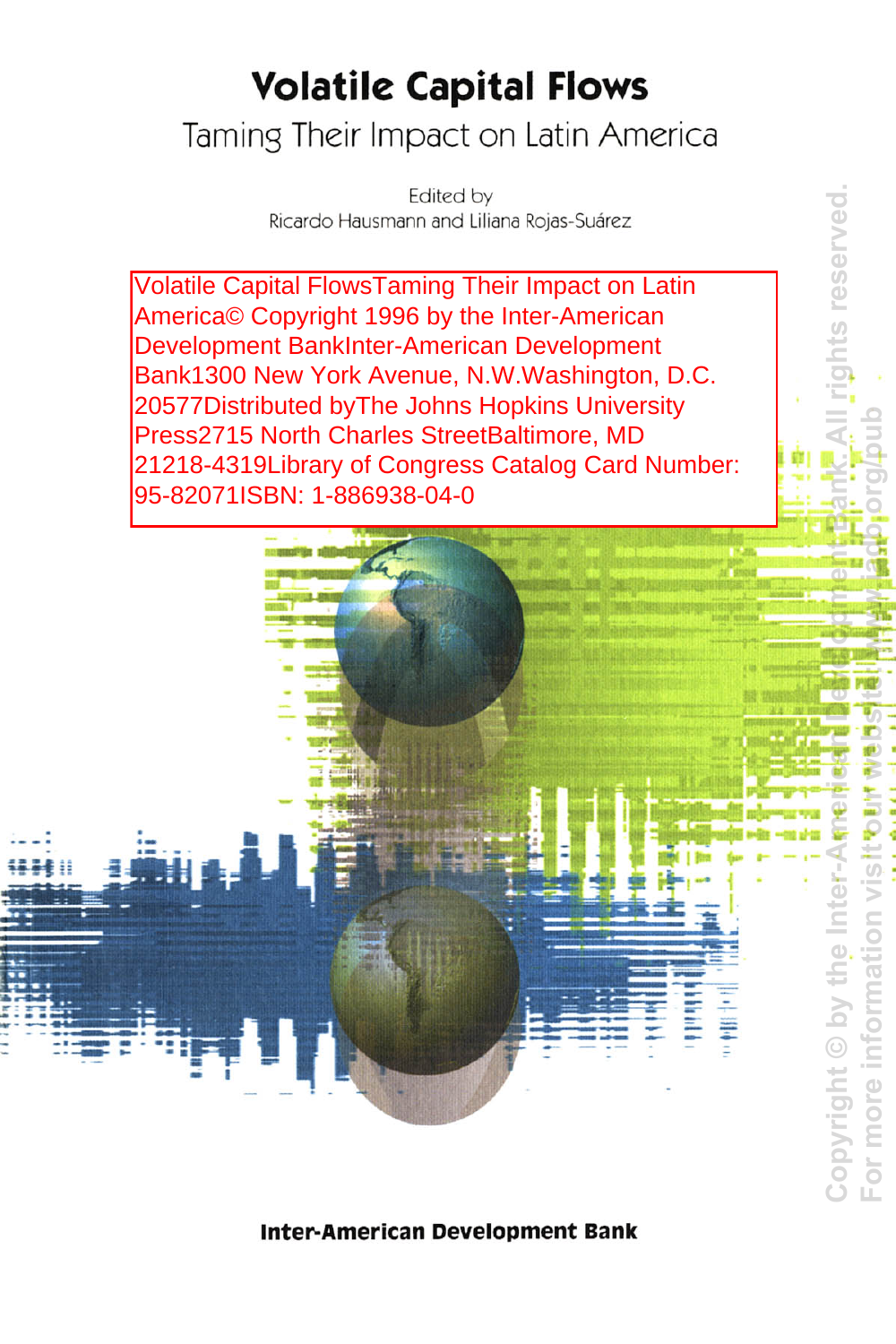## **CONTENTS**

<span id="page-1-0"></span>

| PART I<br>The Macroeconomics of Capital Flows to Latin America:<br><b>Experience and Policy Issues</b><br>Michael Gavin, Ricardo Hausmann, and Leonardo Leiderman 1 |
|---------------------------------------------------------------------------------------------------------------------------------------------------------------------|
| Commentary                                                                                                                                                          |
| <b>Conclusion to Part I</b><br>PART II                                                                                                                              |
| Achieving Stability in Latin American Financial Markets<br>in the Presence of Volatile Capital Flows<br>Liliana Rojas-Suárez and Steven R. Weisbrod  61             |
| Commentary                                                                                                                                                          |
| <b>Conclusion to Part II</b>                                                                                                                                        |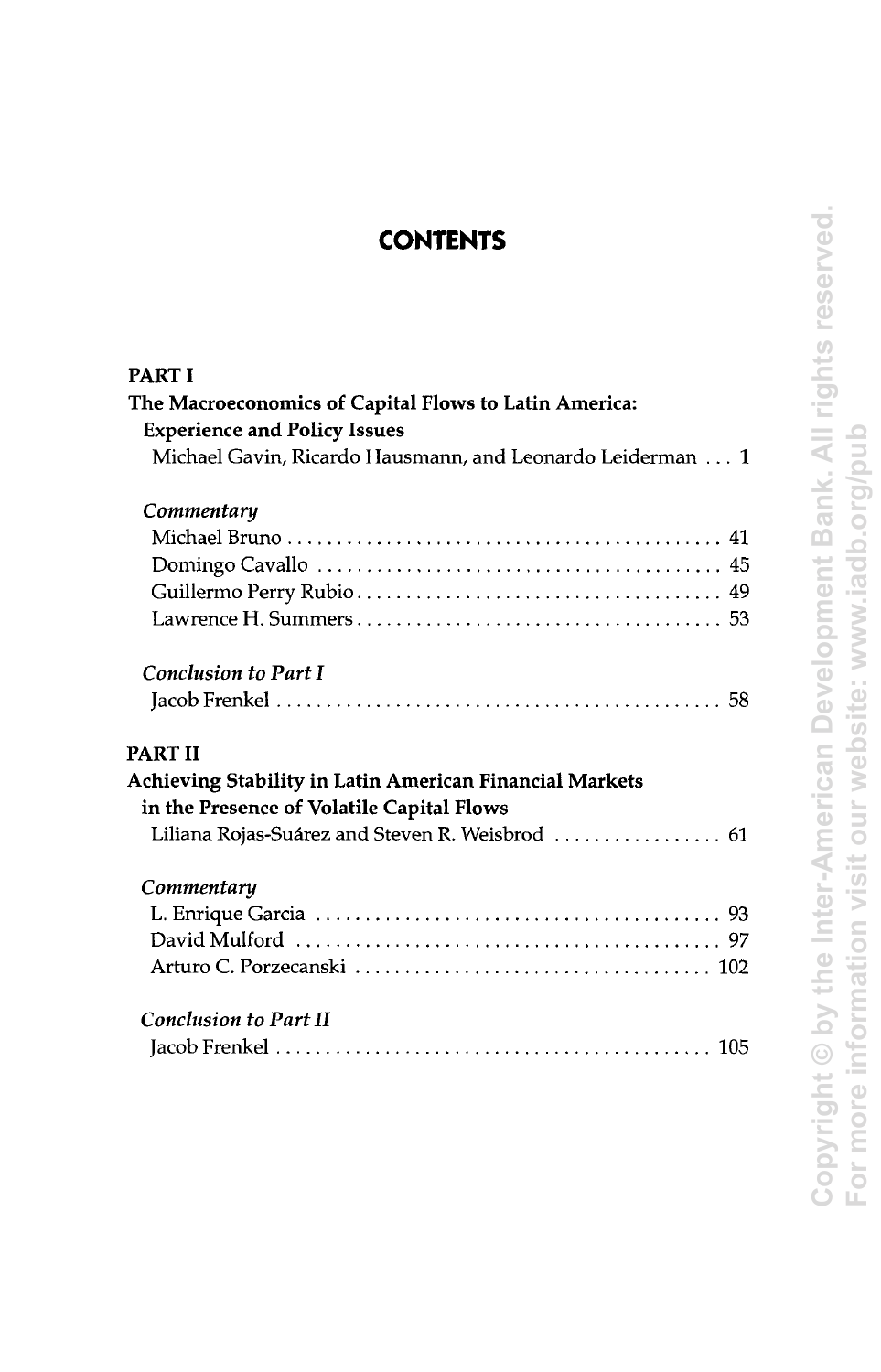## <span id="page-2-0"></span>**[Arturo C. Porzecanski](#page-1-0)**

As the one panelist who has not had much of a career in the public sector, I will try to provide an unashamedly private-sector, free-market view on the questions raised in the paper. The first of these is whether policymakers can achieve stability in domestic financial markets by relying on supervision of financial institutions. My short answer to that is no. I think that inflows and outflows of capital have to be managed through macroeconomic rather than microeconomic policy.

The financial system is often treated like the messenger who is shot for delivering the message. Yet the financial system is the echo chamber of the economy; one regulates the sound by going to the source of the sound, not by tinkering with the echo chamber. Many of the pernicious effects of the volatility in capital inflows and outflows in Latin America would be much smaller if countries would take seriously two fundamental problems. The first is a shortage of domestic savings: without a larger pool of savings, Latin America is never going to have self-sustaining economic growth, or indeed sustained economic growth at all. For the second half of the 1990s, the countries of the region need to make improving the domestic savings rate a top policy priority.

Certainly, reducing public dissaving by cutting public sector deficits is an important first step, and one that most Latin American countries have taken. But Latin America has yet to take the second and quantitatively much more important step of increasing the pool of private savings. The successful Asian countries differ markedly from the only occasionally successful Latin American countries on this score. Latin America can point to one success story, namely, Chile, where the pool of financial savings was dramatically increased by privatizing the social security system. Similar reforms of pension systems elsewhere are, to be sure, not the only element in a strategy of raising domestic savings, but they are an important element and should be given high priority.

The second problem relates to the exchange rate regime: an important step in promoting the stability of capital movements is to move to freely floating exchange rates. There has been endless discussion in Latin America of the relative merits of different exchange rate regimes, and countries have tried all kinds. But seldom or never in recent memory has a free float, of the kind that the United States, Japan, and Germany now have, been attempted for any sustained period within the region. By a free float I do not mean one in which the central bank is indifferent to the level of the exchange rate, but one in which desired changes are effected through monetary policy, not by imposing or raising reserve re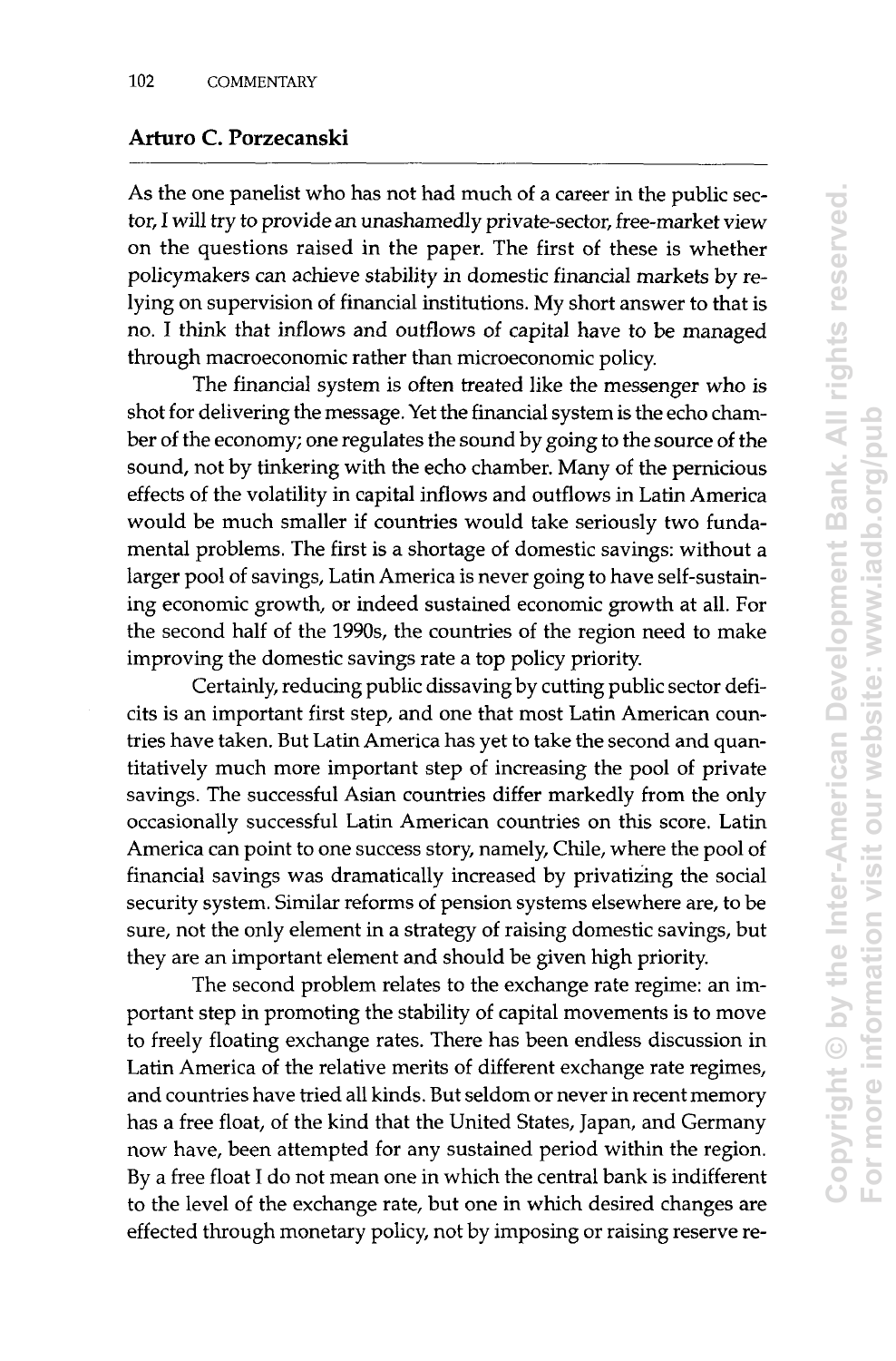quirements on banks or trying to maintain exchange rate movements within a band. The fixed exchange rate regimes now in place have encouraged capital inflows by encouraging all kinds of arbitrage operations. But, as we have seen, in other circumstances they have also encouraged capital outflows.

I believe that high reserve requirements only drive a wedge between deposit and loan rates, encouraging disintermediation, and transfer financial resources to the central bank, where one might question whether they are put to good use. The question of whether reserve requirements are effective or ineffective in protecting foreign exchange reserves against speculative attack is irrelevant under a floating rate regime: the best situation for a government is not to have to protect its reserves or the exchange rate from speculative attack. When emergencies arise, governments have to be able to focus on improving the fundamentals through fiscal and monetary policy while letting exchange rates move freely.

The paper also considers whether bank supervisors can effectively gauge the quality of bank balance sheets from the data currently available to them. I think that the quality of bank assets is notoriously hard to assess from reported data, and not just in Latin America. Needless to say, the same is true for nonbank securities companies. The best solution is for regulators to create risk-adjusted capital adequacy standards, enforce regulations that restrict lending to related entities, reduce large concentrations of risky assets, improve loan classification and provisioning procedures, try to reduce moral hazard dilemmas, and enhance the regulators' own supervisory capacity. While it is true that the data that bank supervisors have available to them leave much to be desired, that is no excuse for not doing what can and needs to be done.

With regard to dollarization, I believe that governments should neither encourage nor impede it. Savers and borrowers, and economic agents in general, should be free to specify contracts as they see fit. The paper also raises the issue of supervision of banking institutions that have subsidiaries overseas. That, too, is a familiar problem, the only solution to which involves international cooperation and common standards among supervisory authorities. Those are the keys to effective supervision, but they are not infallible ones, as we have recently seen.

Would the present crisis be less severe if the market for long-term funds, which remain scarce throughout the region, had been better developed? Again, I think that the only thing that would have diminished or prevented the present crisis is a higher level of domestic savings and a regime of freely fluctuating exchange rates.